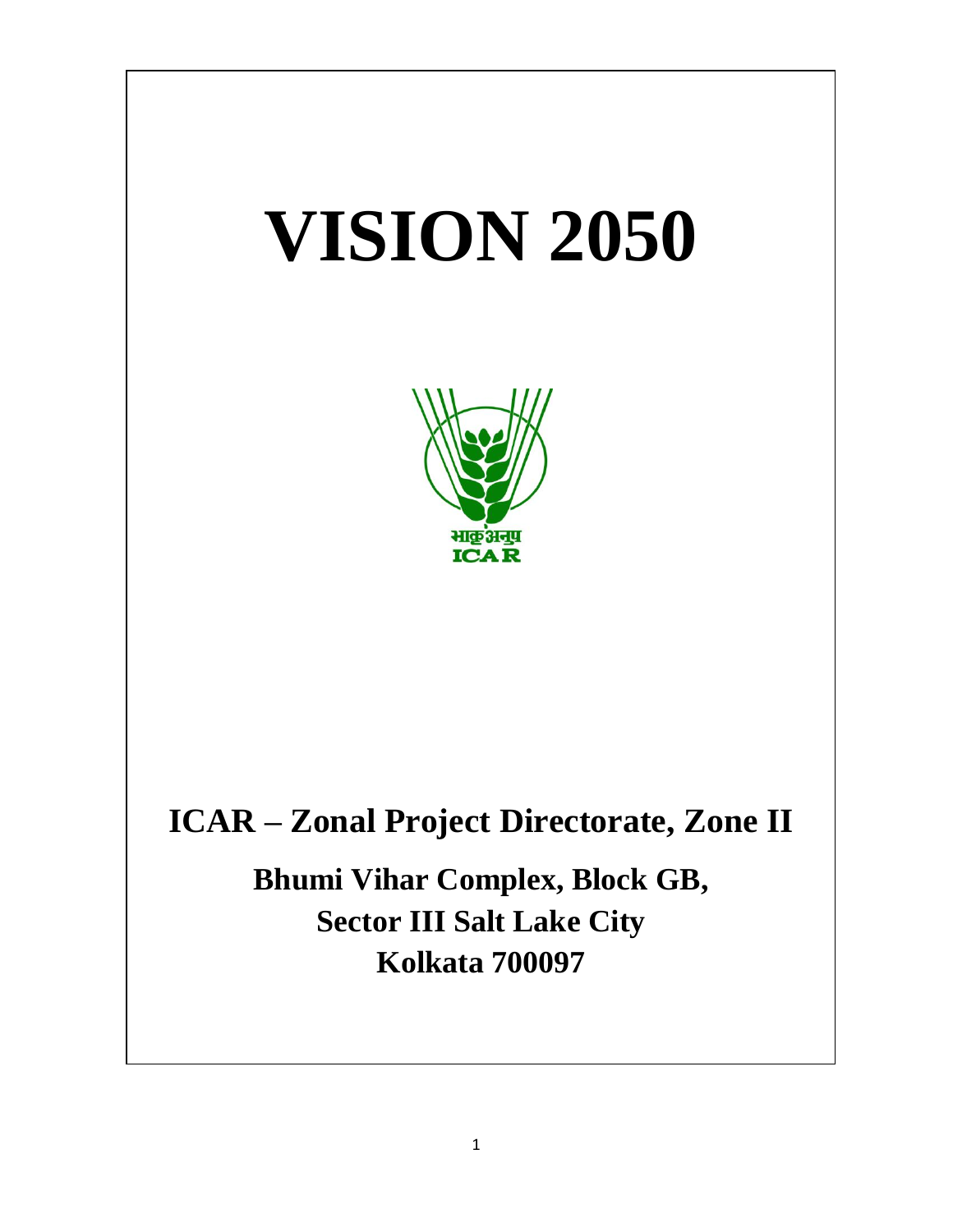### **The context**

Agriculture is a critical sector of the Indian economy. Contribution to the overall GDP of the country has fallen from about 30 percent in 1990-91 to less than 15 percent in 2011-12. This is a trend that is expected in the development process of any economy, agriculture yet forms the backbone of development. The average size of operational holdings has diminished progressively from 2.28 ha in 1970-71 to 1.55 ha in 1990-91 to 1.23 ha in 2005-06. As per Agriculture Census 2005-06, the proportion of marginal holdings (area less than 1 ha) has increased from 61.6 percent in 1995-96 to 64.8 percent in 2005-06. Growth performance of agriculture sector has been fluctuating between plan periods. Hunger and malnutrition are going to pose serious challenge, where fisheries sector has a tremendous role to play in future.

### **Agricultural Extension in India**

Indian agriculture embraces diverse actors in its endeavour to feed 1.21 billion people. The small, marginal and landless farmers are extremely vital for ensuring food security as the land holdings are shrinking day by day. The contribution of women farmers is also immense particularly in on farm operations, harvesting, post harvest management, savings and in other activities especially in horticulture and animal husbandry sectors. The ever increasing populations, climate change, changing dietary habits are continuously putting pressure on agricultural sector. Farmers tend to get interested in farming when they get profit and regular assured income. In today's scenario, innovation and technology form the key to address growing challenges in agriculture. Therefore, the innovations/technologies developed by scientists and farmers need to be identified, experimented and integrated. The innovation- development process consists of all the decisions, activities, and their impacts that occur starting from recognition of a need or problem, through research, development and its diffusion and adoption by users. There are many agencies which are working at the field level with various kinds of public-privatefarmers linkages. Earlier, transfer of technology (TOT), top down approaches, and later on participatory approaches and processes were focused. Partnerships and interactions are now seen more important. Partnerships like public-private, multi-stakeholder partnership, etc. and collaborations like co-management, co-breeding, co-creation, co-development, etc. have emerged more prominently in the present day context.

## **Zonal Project Directorate Zone II**

The Zonal Project Directorate (erstwhile Zonal Coordinating Unit), Zone-II was established in the year 1979 with the specific objective to monitor and evaluate the Lab to Land Programme of ICAR. Alongside, it was entrusted with the responsibility to monitor and guide the activities of KVKs which were being established as District Level First Line Agricultural Institutions. The initial operational jurisdiction of the Unit was spread over West Bengal, Orissa and A&N Islands. In 1991 Bihar was brought under the fold of Zone-II and Orissa was shifted to Zone VII. The unit was shifted to NBSS&LUP Campus, Kolkata in the year 1996. The jurisdiction of ZPD was further extended to include the newly created state of Jharkhand in the year 2000. The unit was upgraded to Zonal Project Directorate in 2009. The Directorate moved to its new administrative building in Salt Lake, Kolkata in 2013.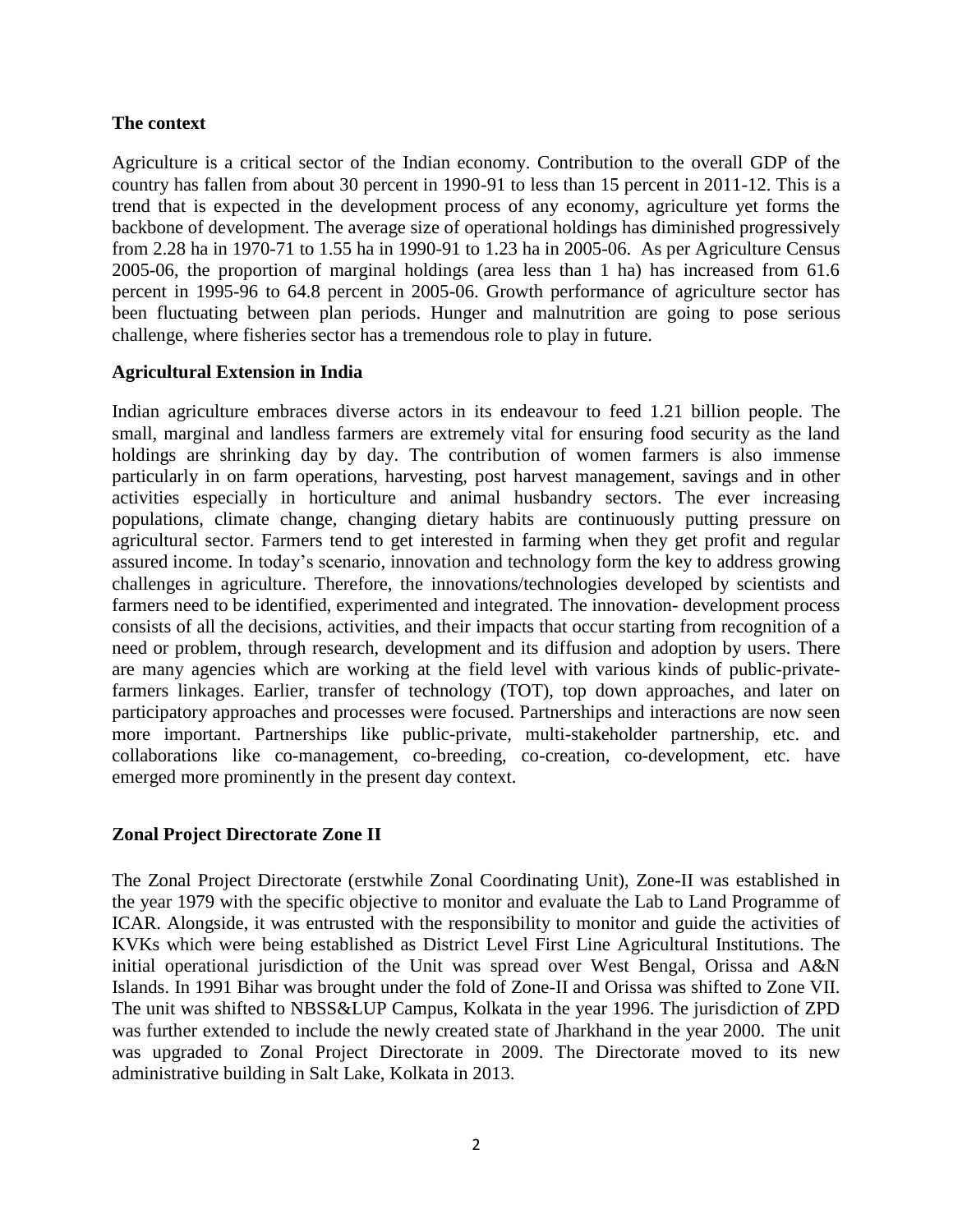### **Function of ZPD: -**

- To formulate, implement, guide, monitor and evaluate programmes organized by Krishi Vigyan Kendras.
- To coordinate with State/Central Government Agencies, Credit institutions and any other organization for successful implementation of KVK programmes.
- To serve as feedback centre from the extension projects to research and extension systems.
- To help in implementation of all projects assigned by ICAR.
- To maintain close coordination with ICAR headquarter particularly with Deputy Director General (Agricultural Extension) for preparation of all documents.
- To maintain liaison with ICAR and other relevant Institutes present over the zone and elsewhere as well as all Subject Matter Divisions at headquarters for bettering the overall functional proficiency of KVK system in the zone.

| Category       | <b>Cadre Strength</b> | In Position | Vacancy |  |
|----------------|-----------------------|-------------|---------|--|
| Scientist      | $6+1$ (RMP)           | $6 + 1$     |         |  |
| Technical      | $\mathbf{1}$          | 1           |         |  |
| Administrative | 8                     | 6           | 2       |  |
| Supporting     | 2                     | 1           | 1       |  |
| Total          | 18                    | 15          | 3       |  |

#### **Manpower**

#### **Accomplishments of Zonal Project Directorate**

#### **a. Technologies showcased**

Among the recent important activities, the Directorate was able to showcase some technologies having impact on farmers of this Zone.

- *Land shaping technology:* KVK South 24 Parganas (Nimpith) could demonstrate this technology in an extensively large scale for better resource utilization by the farmers.
- *Borabandi (check dam):* KVK Gumla had been able to evolve this low-cost water harvesting structure.
- *Low-cost storage structure:* KVK Hooghly gave an innovative low-cost structure for storing onions.
- Aerobic rice cultivation-
- Hybrid rice technology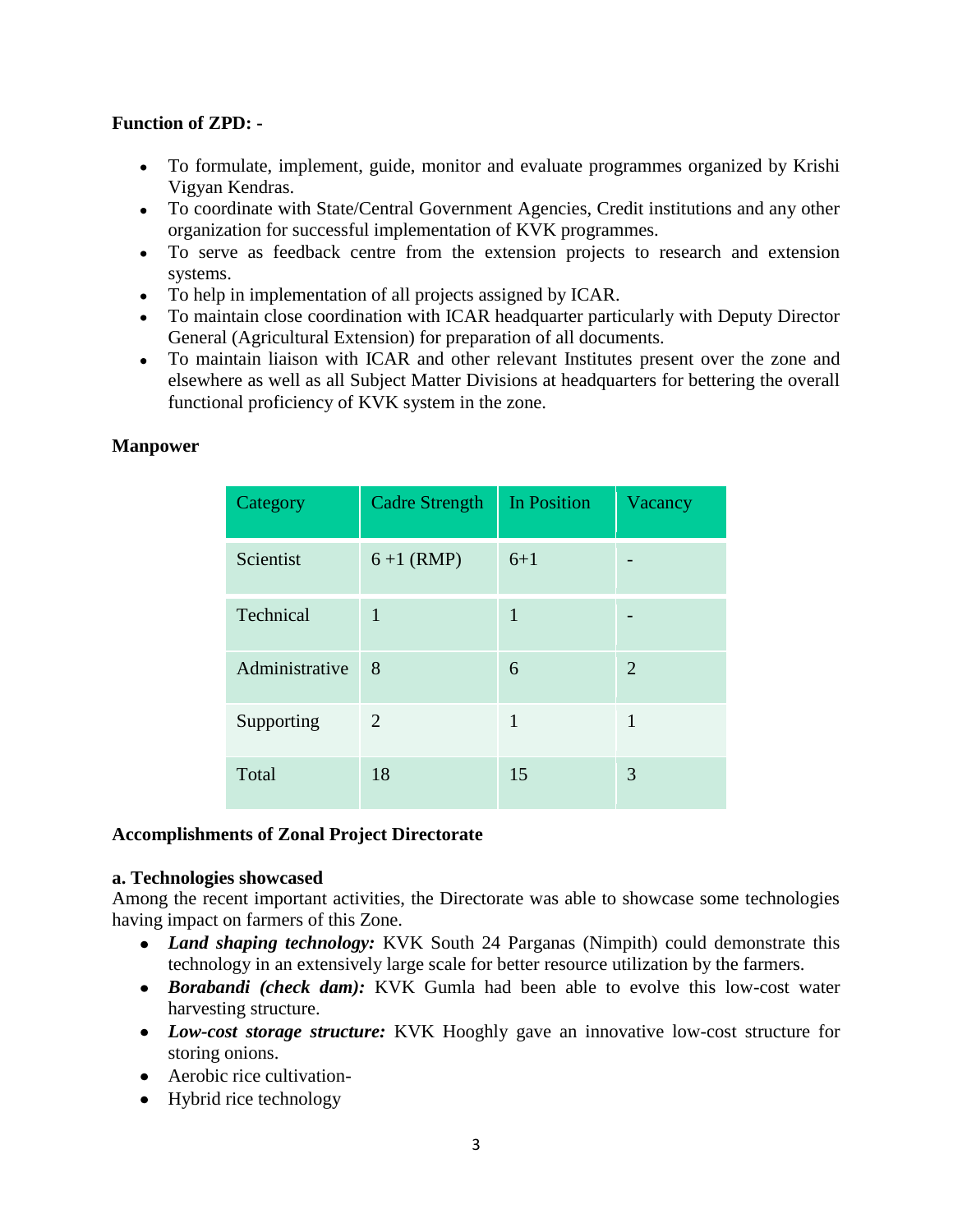- Crop diversification Development of banana orchard
- Management of stress tolerant varieties for submergence
- Production technology for sunflower in saline soil
- Resource conservation technology in rice and wheat (Zero tillage)
- Progeny farm of sheep and goats
- Integrated farming system modules for various agro-ecological situations
- Promotion of sustainable livelihood for small and marginal farmers with a focus on women empowerment
- Brown manuring in paddy
- Upscaling of paddy variety of Gotra Bidhan-1
- Maize demonstration
- Organic farming
- Integrated farming system
- Large scale adoption of T x D breed of pig
- Extensive promotion of Vanraja and Grampriya breeds of poultry under backyard farming
- Entrepreneurship development through ornamental bird and fish farming
- Large scale demonstration of home- made low-cost livestock feed
- Promotion of coloured capsicum cultivation

## **b. Technologies assessed refined and demonstrated**

- A total 7144 trainings on various fields of agriculture and allied sectors organized by KVKs of this zone for 227946 participants, comprising of 49736 (i.e., 22%) farm women and 68419 (i.e., 30%) SC/ ST farmers
- KVKs conducted 417 on-farm trials on integrated crop management (19%), varietal evaluation (13%), integrated nutrient management (13%) and integrated disease management (9%)
- Front-line demonstrations (13374) carried out by the KVKs included paddy (20%), oilseeds  $(20\%)$ , pulse  $(20\%)$  and wheat  $(10\%)$
- Produced 4500 tonnes of seed of various crops
- A total of 12.97 lakh planting materials produced
- KVKs produced 11.57 lakh livestock and fingerlings etc.
- Entrepreneurs (6095) developed by KVKs through vocational training to rural youth

## **c. Collaboration and linkage**

- Convergence meeting with ATMA at SAMETI, Narendrapur
- Coordinated Livelihood programme at Bali, Sundarbans
- Animal Disease Information System in collaboration with PD-ADMAS, Bangalore
- Nutrient management in Wheat in collaboration with IPNI
- Post Office-Farmer linkage
- Designated as the National Coordinator for NIFTD, a mission mode fodder technology demonstration project being implemented jointly with IGFRI.
- Sensitization Workshop organized jointly with PPV&FRA, New Delhi at Kalyani, West Bengal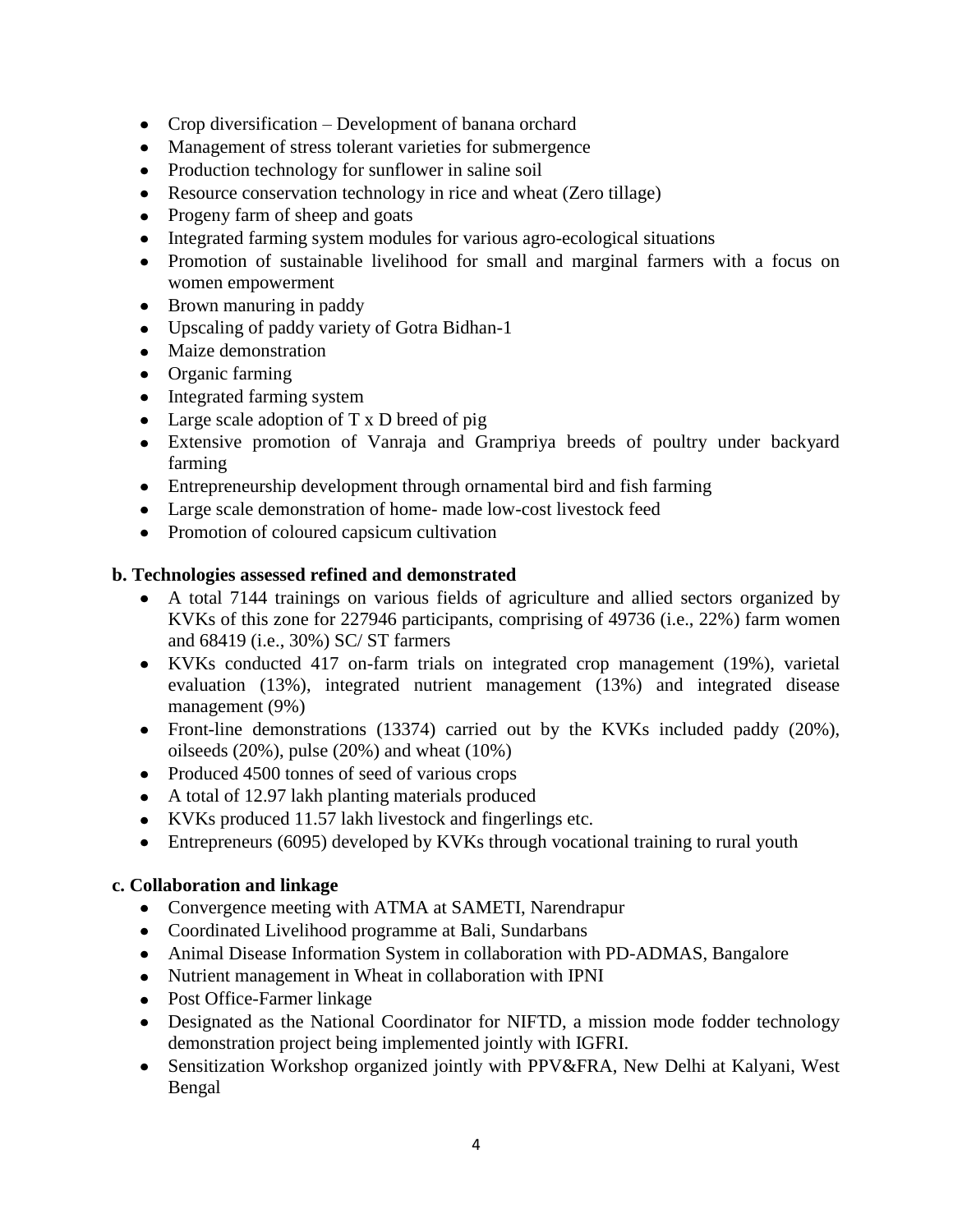### **d. Monitoring and evaluation**

- Zonal Workshop for KVKs
- Mid Term Review Workshops held for KVKs
- Zonal Review Workshop of NICRA
- Zonal Monitoring Committee for reviewing NICRA
- Site Selection Committee for establishing new KVK
- Scientific Advisory Committee meetings at almost all KVKs

## **e. Special programmes**

- **Maize Demonstration**: Maize demonstration was carried out by KVKs in an area of more than 500 ha in this zone involving 12 KVKs
- **Harnessing Pulse Productivity:** around 800 demonstrations on pulse covering around 100 ha area.
- **Cotton Demonstration**: Conducted cotton demonstration in around 1500 ha area
- **Demonstration on Farm Tools and Implements:** Around 20 KVKs of the Zone are involved in demonstration on farm tools & implements
- **Programmes with FOCT: in C**ollaborating with Coconut Development Board, Ministry of Agriculture, Govt. of India to enable unemployed youths to undergo training programme at 11 KVKs of this Zone.
- **Kisan Chaupal :** All the KVKs are involved in Kisan Chaupal programme
- **NIFTD:** To augment fodder productivity NIFTD has been launched where Zone II is acting as a Nodal agency. 91 KVKs of the country have been involved. The identified KVKs have been trained in collaboration with IGFRI, Jhansi followed by development of technical programme as per the need of concerned KVK district.
- **PPVFR:** 10 KVKs (2 from A&N Islands and 8 from WB) have been involved in this programme. All the KVKs conducted awareness programme in the respective KVK district with the participation of large number of farmers followed by registration of more than 250 plant varieties in the KVKs.
- **NYK**: Arrangements were made with Ministry of Sports & Rural Affairs to provide livelihood development training programme to NYK volunteers through all the KVKs of Zone II
- **IPNI:** International Plant Nutrient Institute has been tied up with 25 KVKs of this Zone to carry out specific trial on plant nutrition in wheat and maize. The validation of nutrient management model will be done through the trials. The programme has just been initiated and the results of the trials are awaited.
- **PD\_ADMAS:** In collaboration with PD\_ADMAS, Bangalore and IVRI RS, Kolkata, 13 KVKs of WB have been entrusted to work on surveillance of animal diseases to report to PD\_ADMAS, ICAR and ZPD\_II. The KVKs are the first organizations to report the incidence of any animal/poultry disease in the district to effectively execute preventive measures.
- **TSP:** 12 KVKs of the Zone operated TSP scheme to ensure direct benefit to individual or family belonging to ST
- **PDFSR:** Inter-institutional linkage between PDFSR, Modipuram and ZPD-II to develop and upscaling IFS model in collaboration with PDFSR. Initially, three KVKs – Dumka in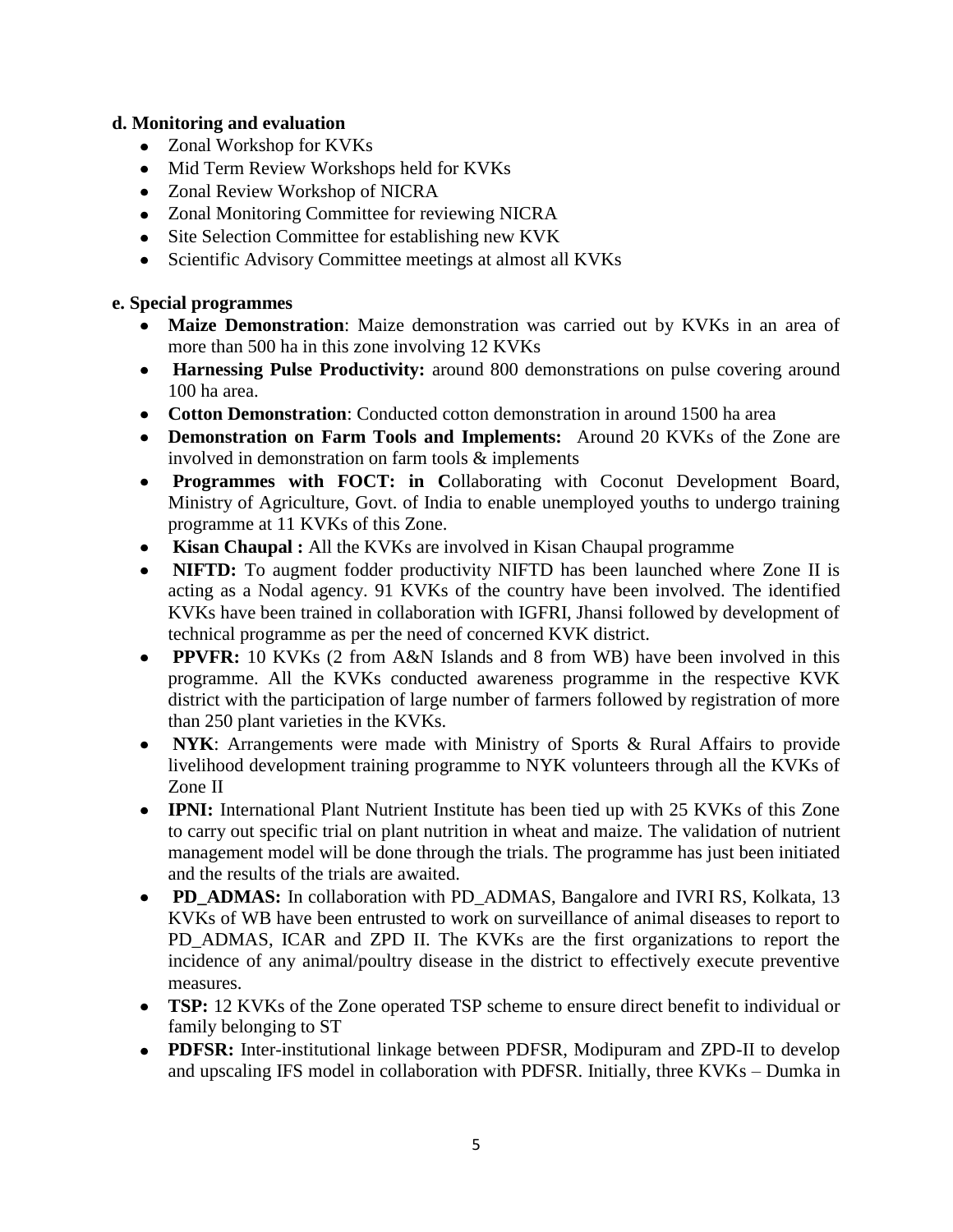Jharkhand, Purnea in Bihar and South 24 Parganas in WB were identified to carry out initial activities alongwith the ECF stations functioning in the identified districts

- **Strategic Deworming of Livestock:** In collaboration with IVRI RS, Kolkata, 4 KVKs of WB are involved for taking strategic deworming for livestock.
- **FAI**: Trials and demonstration on fertilizer package/assessment in collaboration with FAI are undertaken in some KVKs of the zone.

### **KVK Status**

Zonal Project Directorate monitors the activities of 83 KVKs as on date spread over in the states of Bihar, Jharkhand, West Bengal and Union Territory of A&N Islands.

| State        | No. of   | Details of KVK |            |             |                       | Total           |    |    |
|--------------|----------|----------------|------------|-------------|-----------------------|-----------------|----|----|
|              | district | SAU            | <b>NGO</b> | <b>ICAR</b> | <b>State</b><br>Govt. | Deemed Univ. CU |    |    |
| Bihar        | 38       | 31             | 05         | 01          | 01                    |                 |    | 38 |
| Jharkhand    | 24       | 16             | 05         | 03          | ۳                     |                 |    | 24 |
| West Bengal  | 18       | 11             | 03         | 01          | 01                    | 01              | 01 | 18 |
| A&N Islands  | 3        |                |            | 03          |                       |                 |    | 03 |
| <b>TOTAL</b> | 83       | 58             | 13         | 07          | 02                    | 01              | 01 | 83 |

#### **Challenges**

Agriculture in the country today faces diverse challenges in terms of food security due to increasing population pressure, climate change, changing dietary habits and fast-changing social situations. Complexity of such challenges has been multiplied due to implementation of such Govt. schemes like MGNREGA, differential PDS, involving local institutions like Panchayets in resource inventory preparation as well as the incapability to make agricultural marketing an effective one. Due to this, agricultural labour shortage and enhanced rate of depletion in natural resource base have been envisaged to hinder the desired agricultural technology demonstration and dissemination in our country. To overcome such a situation, a clear cut vision on our part is needed to be outlined. Singnificant issues confronting agriculture today are - Declining land and water resources, Labour shortage, Agri-preneurship development, Stress agriculture etc.

#### **Operating Environment**

While addressing the issues mentioned in previous sections, the dynamic changes in the socioeconomic, physical and institutional environment need to be duly taken care of. This eastern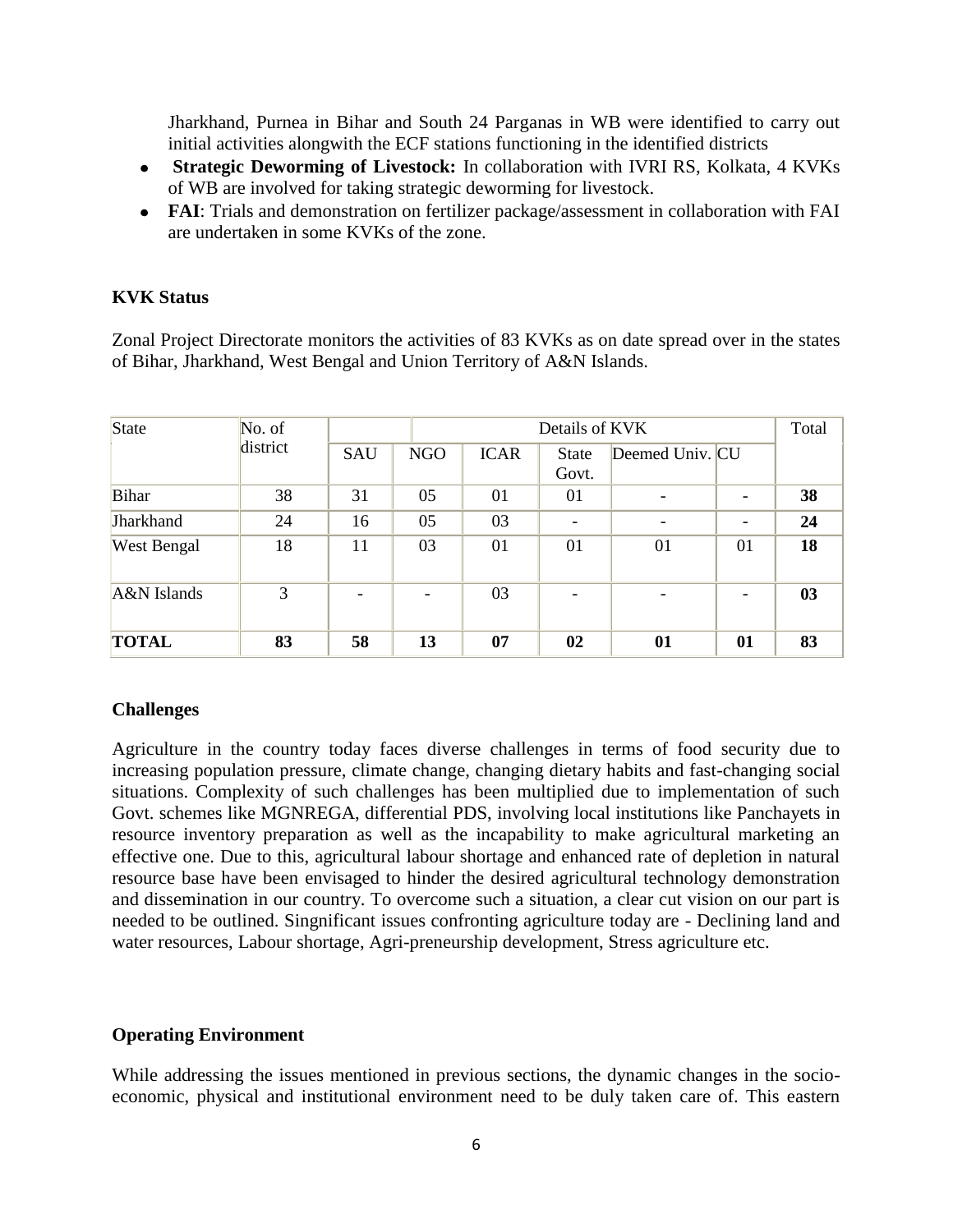zone of our country has been bestowed with tremendous water resources as well as threatened with vulnerable ecosystems like mountains, hills, coasts and plateau alongwith the existence of socio-cultural extremism. Most of the farmers of this Zone fall in the category of small and marginal facing with the characteristic resource-risk situation. Therefore, a typical Public-Private-Partnership (PPP) mode of action in the technology demonstration front needs to be explored in coming future if we really want to make a dent in this aspect. A few aspects that characterizes farming sector are - Small holders and family farming, Rural youth in agriculture, Gender mainstreaming etc.

#### **1.0 New opportunities for 2050**

- **K** Knowledge led integrated agri-animal-fish farming practices
- **Improved access to technologies**
- Improve access to information through effective use of Information and Communication Technology in supply chain management
- Capacity strengthening through skill training
- Develop and pilot effective delivery systems and evolve institutional models to link research and development system with farmers and other stakeholders in the value-chain for accelerated adoption, cost-effective post-harvest management, value-addition and processing and efficient marketing through information and communication technology and e-extension
- Link research and development system with society by improving science communication. Awareness and sensitization programmes would be developed addressing benefits of science and food safety concerns of the society
- More far-reaching, participatory information and communication technology would be evolved by optimizing print and electronic delivery systems and by showcasing research products for effectively linking research accomplishments with the stakeholders

# **SWOT Analysis of ZPD**

#### *Strengths*

- Committed people
- Strong network of KVKs (83)
- Multi-disciplinary team

#### *Weaknesses*

- Several layers of command ( VC, DEE etc.)
- Poor involvement of state machinery
- Poor quantification of impact
- Weak coordination
- Poor research support to extension delivery system